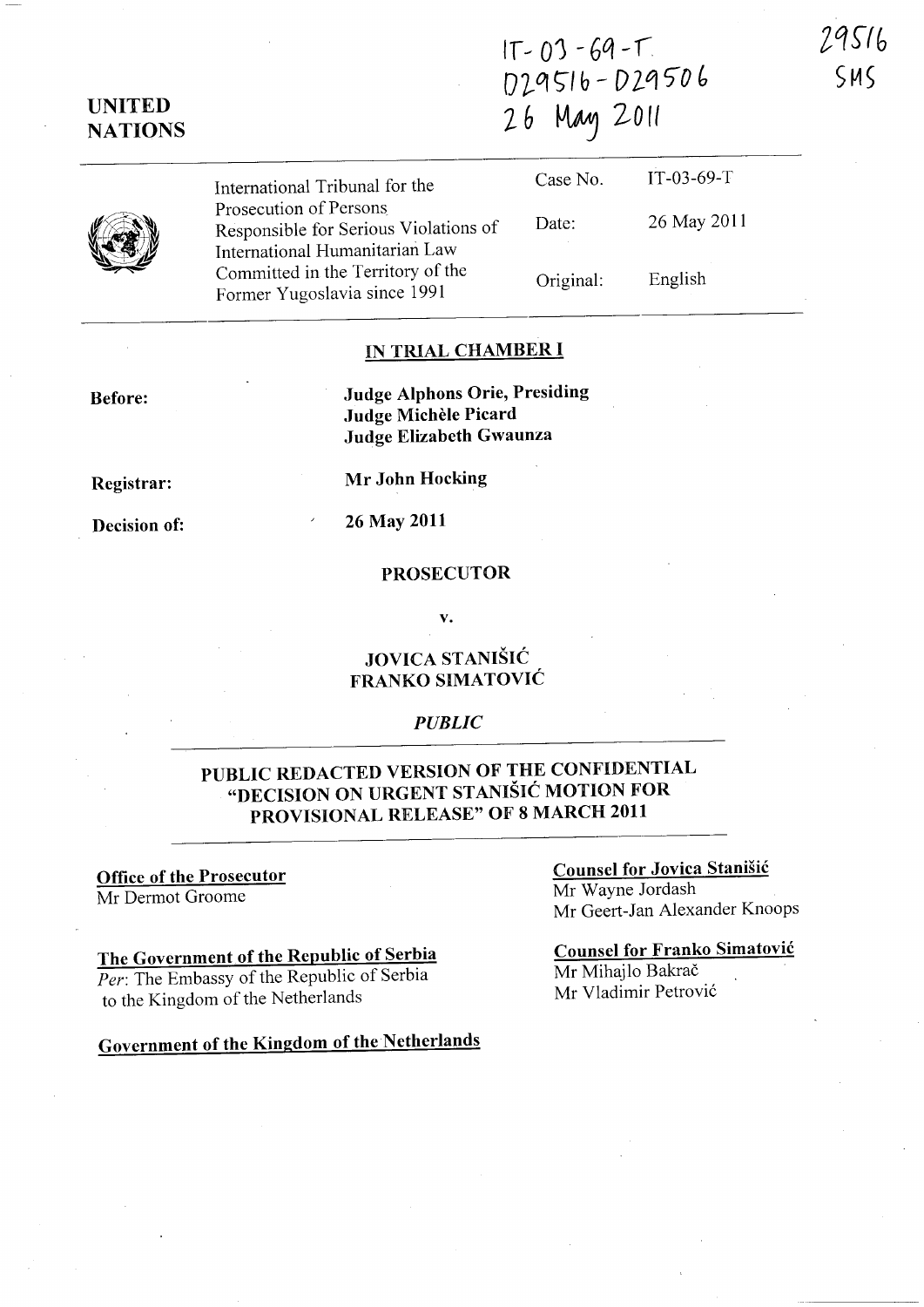# **I. PROCEDURAL HISTORY**

1. On 15 February 2011, the Stanišić Defence filed a motion seeking provisional release of Jovica Stanišić ("Accused") following the completion of the Prosecution case and until the beginning of the Defence case ("Motion").<sup>1</sup> On 17 February 2011, the Tribunal's Host State filed a letter pursuant to Rule 65 (B) of the Rules of Procedure and Evidence ("Rules"), stating that it did not oppose the Motion.<sup>2</sup> On 22 February 2011, the Prosecution opposed the Motion ("Response").<sup>3</sup> On 25 February 2011, the Stanišić Defence submitted the guarantees of the Government of the Republic of Serbia dated <sup>17</sup>February 2011 ("Serbian Guarantees") and also submitted a personal guarantee and waiver of doctor-patient privilege by the Accused ("Accused's Personal Guarantee and Waiver").<sup>4</sup> Following leave from the Chamber,<sup>5</sup> the Stanišić Defence replied on 1 March 2011 ("Reply").<sup>6</sup>

# **II. SUBMISSIONS OF THE PARTIES**

2. The Stanišić Defence submits that the Accused poses no danger to victims or witnesses and that there is no risk that he would abscond.<sup>7</sup> The Stanišić Defence further submits that the Accused complied with the conditions during his two previous periods of provisional release and that a medical monitoring protocol would safeguard against the unlikely occurrence of a sudden, serious decline in the Accused's health.<sup>8</sup> The Stanišić Defence argues that if the Accused is provisionally released he can be in Belgrade to provide his counsel with essential input and instructions to the preparation of his case.<sup>9</sup> It submits that during the first year of trial and until the past few months, the Accused was unmotivated and unable to focus on the case or provide meaningful instruction.<sup>10</sup> Although the Accused's motivation and ability to participate have since increased significantly, his

Urgent Stanišić Motion for Provisional Release, 15 February 2011 (Confidential), paras 1, 22.

Letter of the Ministry of Foreign Affairs of the Kingdom of the Netherlands on Provisional Release for Mr Jovica Stanišić, 17 February 2011 (Confidential).

Prosecution Response to Urgent Stanišić Motion for Provisional Release, 22 February 2011 (Confidential), para. 1. 3 On 15 February 2011, by means of an informal communication, the Chamber set the deadline for responses to the Motion at 22 February 2011 pursuant to Rule 126 *his* of the Rules.

Stanišić Defence Submission of Additional Documents related to its 14 February 2011 Urgent Request for Provisional Release, 25 February 2011 (Confidential), Confidential Annexes A and B.

On 24 February 2011, the Stanišić Defence requested leave to reply to the Prosecution's Response, Stanišić Application for Leave to Reply to Prosecution Response to Urgent Stanišić Motion for Provisional Release, 24 February 2011 (Confidential), paras 2, 13. On the same day, by means of an informal communication, the Chamber granted the Stanišić Defence request for leave to reply and set the deadline for filing the reply at 1 March 2011.

<sup>&</sup>lt;sup>6</sup> Stanišić Reply to Prosecution Response to Urgent Stanišić Motion for Provisional Release, 1 March 2011 (Confidential).

 $\overline{7}$ Motion, para. 6.

Motion, paras 16, 19-20.  $\overline{\mathbf{8}}$ 

 $\overline{9}$ Motion, paras 2, 8-13.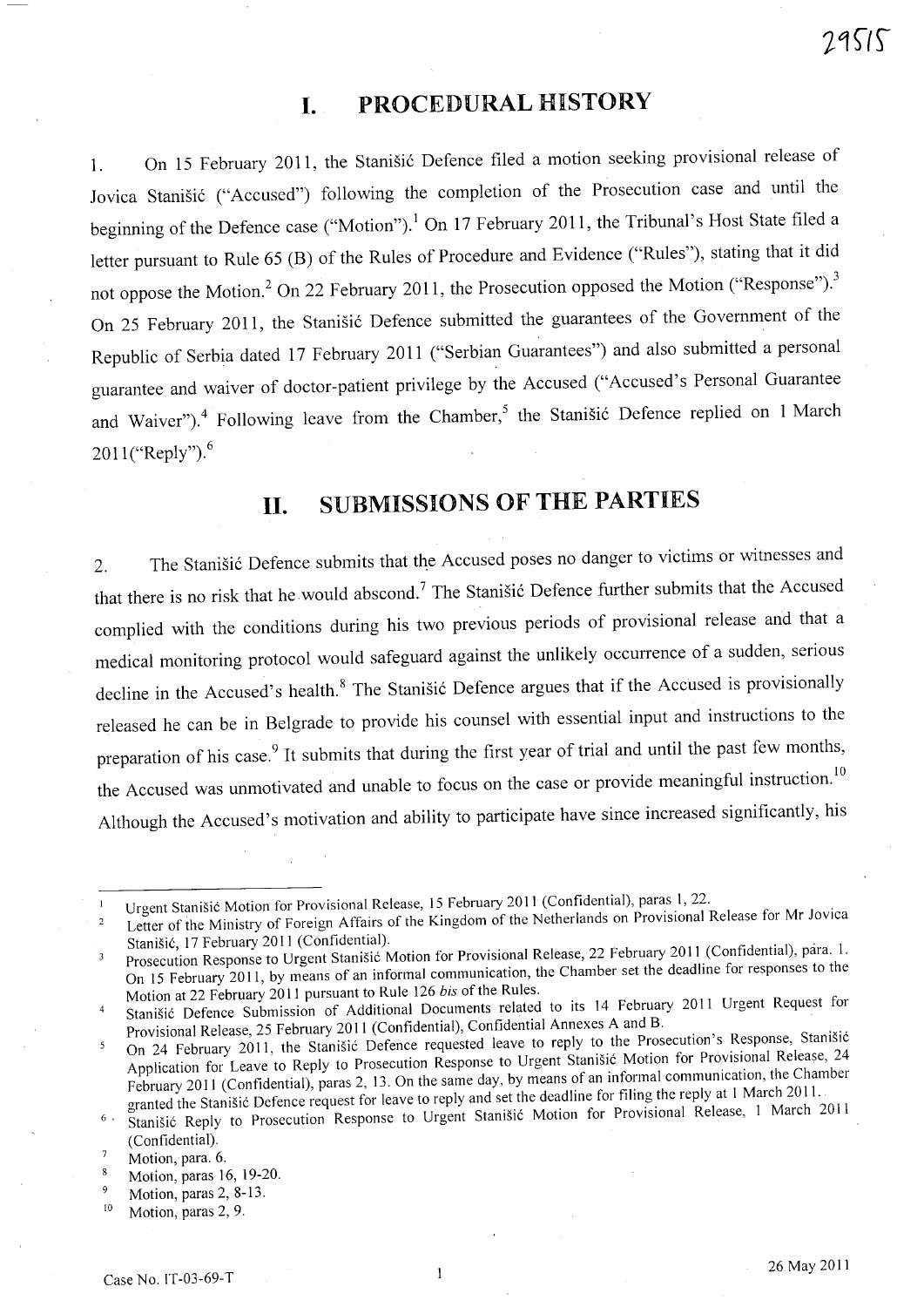capacity to work remains limited to approximately five hours per day, three days per week.<sup>11</sup> The Stanišić Defence submits that since June 2009, the Prosecution has disclosed a huge quantity of material that urgently requires the Accused's input.<sup>12</sup> It further points to the demonstrable benefits to the Accused's mental condition following his previous periods of provisional release, also in light of his relationship with his son. $^{13}$ 

3. The Prosecution submits that the Motion does not specify whether it applies to the pre- or post-Rule 98 *bis* period and that if the Stanišić Defence has decided not to present Rule 98 *bis* submissions, then it has accepted that there is a case to answer and the higher standard for provisional release post-Rule 98 *bis* would apply immediately.<sup>14</sup> The Prosecution argues that neither the convenience of having the Accused in Belgrade nor the Accused's desire to spend time with his son constitute compelling humanitarian grounds.<sup>15</sup> The Prosecution submits based on recent medical reports, that the Accused needs hands-on medical care and monitoring. 16 During the previous period of provisional release, the Accused faced health challenges [REDACTED].<sup>17</sup> The. Prosecution submits that the Accused's relatively stable state is the result of the United Nations Detention Unit ("UNDU") medical regime, and that leaving it would create a risk of serious decline in the Accused's health, which would disrupt the Defence's preparation work.<sup>18</sup> The Prosecution argues that Accused's presence in Belgrade is not necessary to assist his defence since the Defence can use a video-conference link. 19

4. The Stanišić Defence replies that the pre-Rule 98 *bis* standard should apply since it has not decided yet whether to make such submissions.<sup>20</sup> The Accused's present treatment at the UNDU is limited to the self-administering of medicine and is therefore transferable to Belgrade.<sup>21</sup> The Stanišić Defence further submits that the Accused tires within one hour and 15 minutes when giving instructions, which limits instruction and case discussion to two hours per day at the UNDU, as counsel is prevented by other trial-related work from waiting in the vicinity of the UNDU until the Accused has recovered.<sup>22</sup> The use of a video-conference link would be subject to the same

- $12$  Motion, paras 10-13.
- 13 Motion, paras 17-18.
- 14 Response, paras 5, 7.
- 15 Response, paras 9-10.
- 16 Response, paras 19-20.
- <sup>17</sup> Response, para. 19.
- 18 Response, paras 17-19, 2l.
- 19 Response, paras 11-13.
- <sup>20</sup> Reply, para. 5.
- $21$  Reply, para. 7.

 $\frac{11}{2}$  Motion, paras 2, 13.

 $22$  Reply, para. 9.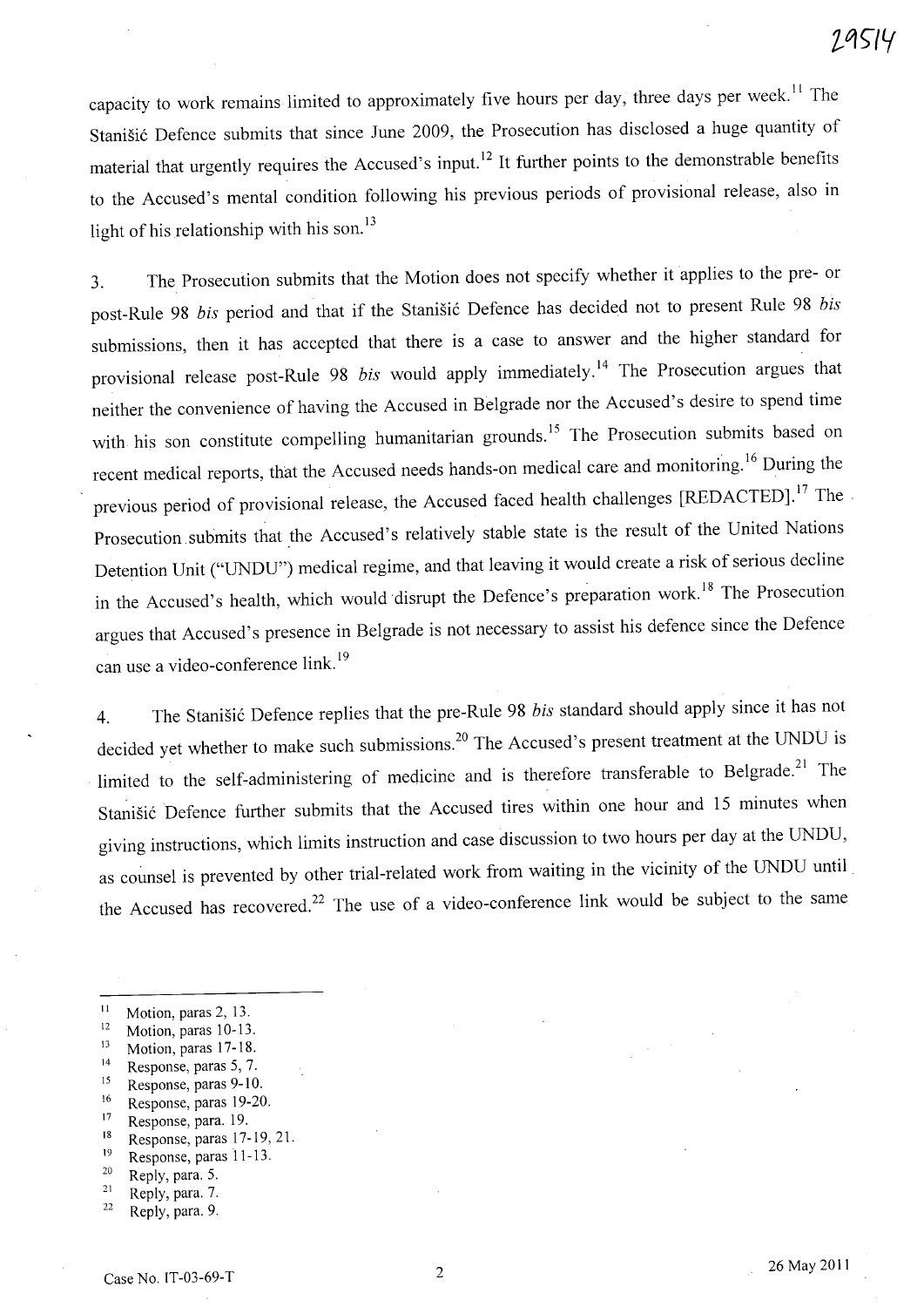limitation, whereas if the Accused is in Belgrade he could provide instruction for up to six hours a day, while counsel can complete other work.<sup>23</sup>

# **III. APPLICABLE LAW**

5. The Chamber recalls and refers to the applicable law governing provisional release and provisional release procedures as set out in its previous decisions, including with regard to the post-Rule 98 *bis* stage of the proceedings. <sup>24</sup>

# **IV. 'DISCUSSION**

6. The law provides for one standard to be applied before the Rule 98 *bis* stage of the proceedings and a different standard post Rule 98 *bis.* The Chamber has ordered that the oral submissions pursuant to Rule 98 *bis*, if any, be heard on 7, 8, 11 and 12 April 2011.<sup>25</sup> At the present stage, the Chamber is of the view that the Accused should be present during the Rule *98bis* hearings and that it currently estimates the time between the hearing and the Chamber's decision to be short. Therefore the Chamber will assess the request for provisional release in two stages, first until the hearing on Rule *98bis* ("First Period") and then for the period from the scheduled hearing until the start. of the Defence case ("Second Period"). If no Rule *98bis* submissions are made the Chamber will apply the post-Rule *98bis* standard for the Second Period.

7. In relation to the First Period, the Chamber is satisfied that the Accused, if provisionally released, would appear for trial. The Chamber recalls the discussion in its previous decisions<sup>26</sup> and notes that it has not received information indicating a change of circumstances and that Serbia has again provided Guarantees. The Chamber is also satisfied that the Accused, if provisionally released, would not pose a danger to any victim, witness, or other person. The Chamber recalls the analysis in its decision of 31 March  $2010^{27}$  and notes that there is no information before it indicating a change of circumstances.

 $23$  Reply, paras 10-12.

<sup>&</sup>lt;sup>24</sup> See Decision on Urgent Stanišić Motion for Provisional Release, 10 December 2010 (Confidential) ("Decision of 10 December 2010"), para. 5; Decision on Urgent Stanisic Defence Motion for Provisional Release, 31 March 2010 (Confidential) ("31 March 2010 Decision"), paras 19-21; Decision on Simatovic Defence Motion Requesting Provisional Release during the Winter Court Recess, 15 December 2009, paras 11-12; Decision on Simatovic Defence Motion Requesting Provisional Release, 15 October 2009, paras 10-12.

<sup>&</sup>lt;sup>25</sup> Scheduling Order, 2 March 2011.

<sup>26</sup> Decision of 10 December 2010, para. 6; Decision on Urgent Stanisic Defence Motion for Provisional Release on Humanitarian and Compassionate Grounds (Confidential), 16 August 2010 ("16 August 2010 Decision"), para. 5; Decision on Urgent Stanišić Defence Motion for Provisional Release, 22 July 2010 ("22 July 2010 Decision"), para. 6; 31 March 2010 Decision, paras 23-24. .

 $27\quad 31$  March 2010 Decision, para. 26. See also 16 August 2010 Decision, para. 6 and 22 July 2010 Decision, para.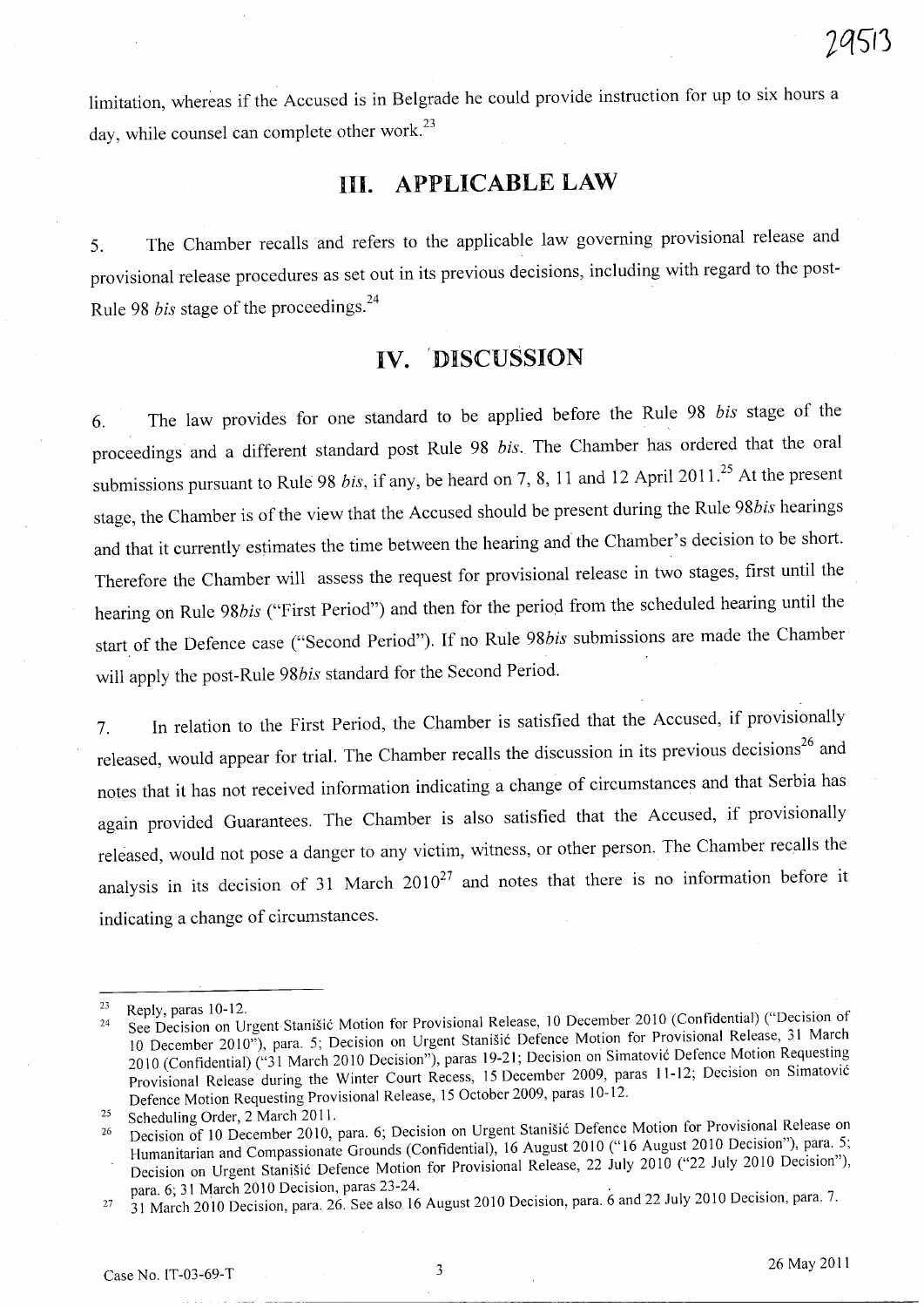8. The Accused's presence in Belgrade would be convenient for the Defence preparations. At the same time, the Chamber is not convinced that the Accused's presence in Belgrade is essential to receiving input or instructions. The Chamber agrees that provisional release and his interactions with his son could have a positive impact on the Accused's mental condition.

9. The Chamber remains mindful of its obligation to avoid interruptions to the trial proceedings. 28 A sudden deterioration of the Accused's health may affect his ability to return to The Hague and thereby disrupt the trial proceedings.<sup>29</sup> The Chamber has previously held that the existence of such a risk militates against granting provisional release.<sup>30</sup>

10. In its Decisions of 10 and 16 December 2010, the Chamber found that the Accused's medical condition appeared comparatively stable, although the risk of a sudden deterioration in his health remained.<sup>31</sup> To address this, the Chamber established a strict set of conditions for monitoring, treating, and reporting on the Accused's medical condition outside of the UNDU.<sup>32</sup>

11. During his subsequent provisional release, the Accused travelled to Belgrade and returned in January 2011. As reported by Reporting Medical Officer ("RMO"), during his provisional release the Accused [REDACTED].<sup>33</sup> Since his return to the UNDU in January 2011, the Accused has continued to [REDACTED].<sup>34</sup>

12. The Chamber finds that the Accused's medical condition has remained comparatively stable since 16 December 2010. However, given the Accused's medical history, both recent and before, and the Chamber is of the view that the risk of a sudden deterioration in his health is still not insignificant. In view of the Accused's Personal Guarantee and Waiver, the Chamber considers that . it can impose similar conditions to reduce the risk of a serious disruption to the trial proceedings. On balance, the Chamber grants provisional release for the First Period, i.e. until the start of Rule *98 bis* submissions.

<sup>&</sup>lt;sup>28</sup> See 10 December 2010 Decision, para. 9 and previous decisions of this Chamber cited therein.

 $\frac{29}{30}$  Ibid.

<sup>&</sup>lt;sup>31</sup> Decision on Stanišić Renewed Request for Provisional Release, 16 December 2010 (Confidential) ("Decision of 16 December 2011"), paras 5-6; Decision of 10 December 2010, para. 10.

<sup>&</sup>lt;sup>32</sup> Decision of 16 December 2011, paras 6-7; Decision of 10 December 2010, paras 11-12, 14.

<sup>&</sup>lt;sup>33</sup> Registry Submission of Medical Report, 22 December 2010; Registry Submission of Medical Report, 29 December 2010; RMO weekly report of 5 January 2011. See also RMO weekly report of 11 January 2011; Registry Submission of Medical Report, 19 January 2011.

<sup>&</sup>lt;sup>34</sup> RMO weekly reports of 5 January 2011, 11 January 2011, 18 January 2011, 25 January 2011, 1 February 2011, 10 February 2011, 15 February 2011, 23 February 2011, 1 March 2011; Registry Submission of Medical Report, 1 February 2011. See also Registry Submission of Medical Report, 19 January 2011.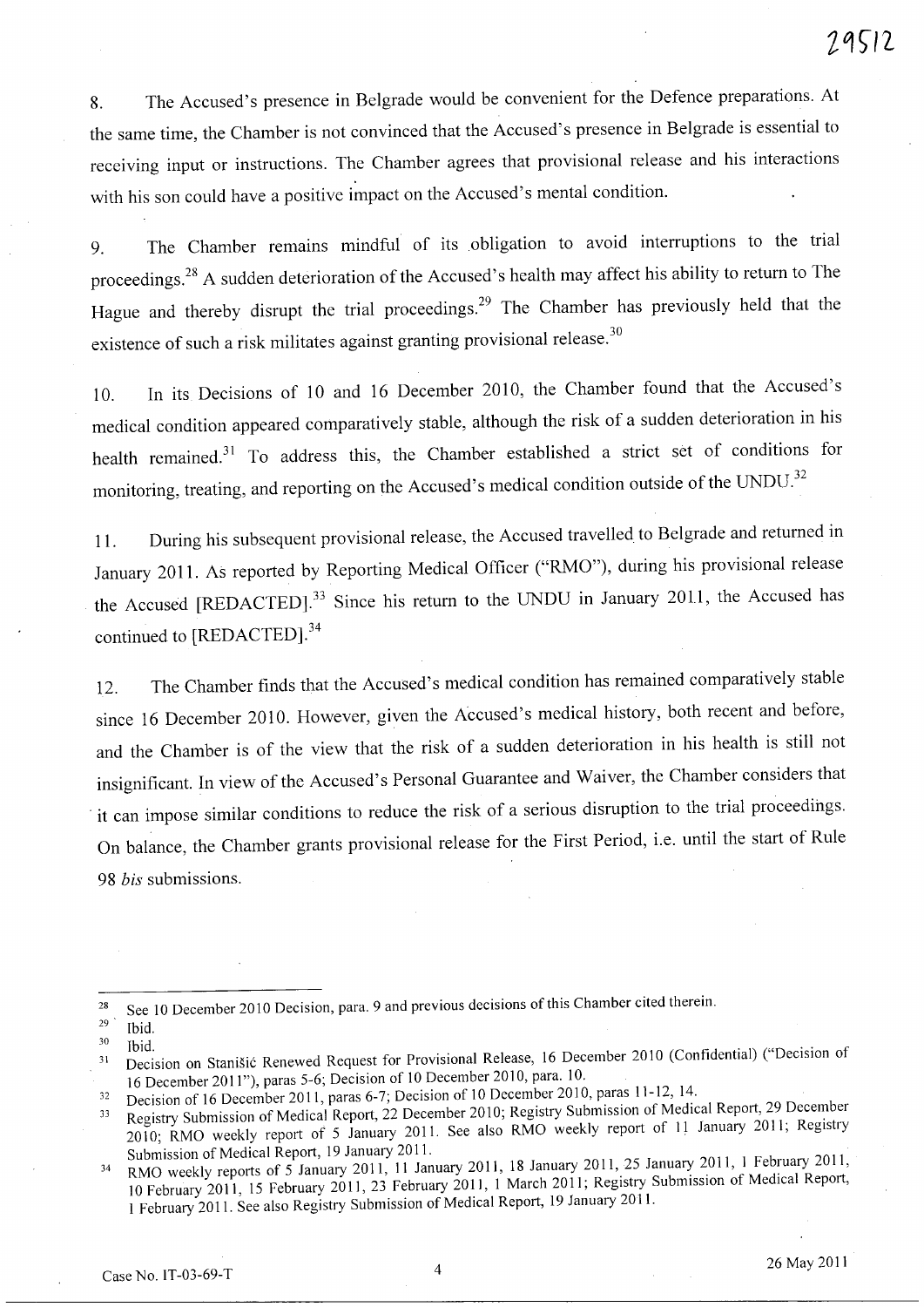13. In relation to the Second Period, the Chamber even when satisfied that the conditions of Rule 65 (B) are met, should exercise its discretion in favour of a grant of provisional release only if compelling humanitarian grounds tip the balance in favour of allowing provisional release.<sup>35</sup>

14. The Chamber is mindful that previous periods of provisional release were beneficial to the Accused's mental condition, and that interactions with his son may positively affect his mental condition if provisionally released. The Chamber also recognises that provisional release would be convenient for the preparation of the Defence case but does not consider that the Accused's assistance to counsel in Belgrade, rather than in The Hague to be essential.

15. The Chamber remains concerned about the medical condition of the Accused. Further, it considers that monitoring during provisional release is a substitute and does not match the level of monitoring in the UNDU. Repeated and prolonged absences from The Hague by the Accused therefore give rise to an additional risk of disruptions to the trial proceedings.

16. The Chamber finds that these circumstances do not constitute compelling humanitarian grounds justifying provisional release. The Chamber therefore denies provisional release for the Second Period.

# **v. DISPOSITION**

17. For the foregoing reasons, pursuant to Rules 54 and 65 of the Rules, the Chamber

**GRANTS** the Motion, in part, and:

1. **ORDERS** as follows:

- (a) that on **Friday, 11 March 2011** (or the first practicable day thereafter), the Accused be transported to Schipho1 airport in the Netherlands by the Dutch authorities;
- (b) that, at Schiphol airport, the Accused be provisionally released into the custody of officials of the Government of the Republic of Serbia ("Serbia") to be designated prior to his release in accordance with operative paragraph (6)(a) hereof, who shall

<sup>35</sup>  *Prosecutor .v. Popovic et al.,* Case nos IT-OS-88-AR6S.4, IT-OS-88-AR6S.S, IT-OS-88-AR6S.6, Decision on Consolidated Appeal Against Decision on Borovcanin's Motion for Custodial Visit and Decision on Gvero's and Miletic's Motions for Provisional Release During the Break in the Proceedings, 15 May 2008, paras 23-24; *Prosecutor v. Prlić et al., Case no. IT-04-74-AR65.9, Decision on "Prosecution's Appeal from Décision relative à* la demande de mise en liberté provisoire de l'accusé Stojić dated 8 April 2008", 29 April 2008, paras 13-15; *Prosecutor v. Prlić et al.*, Case no. IT-04-74-AR65.8, Decision on "Prosecution's Appeal from Décision relative à la demande de mise en liberte provisoire de l'accuse Prlic dated 7 April 2008", 2S April 2008, para. 14; *Prosecutor*  v. Prlic et al., Case no. 1T-04-74-AR65.7, Decision on "Prosecution's Appeal from Décision relative à la demande de mise en liberte provisoire de I'accuse Petkovic dated 31 March 2008", 21 April 2008, paras *IS,* 17; *Prosecutor v.*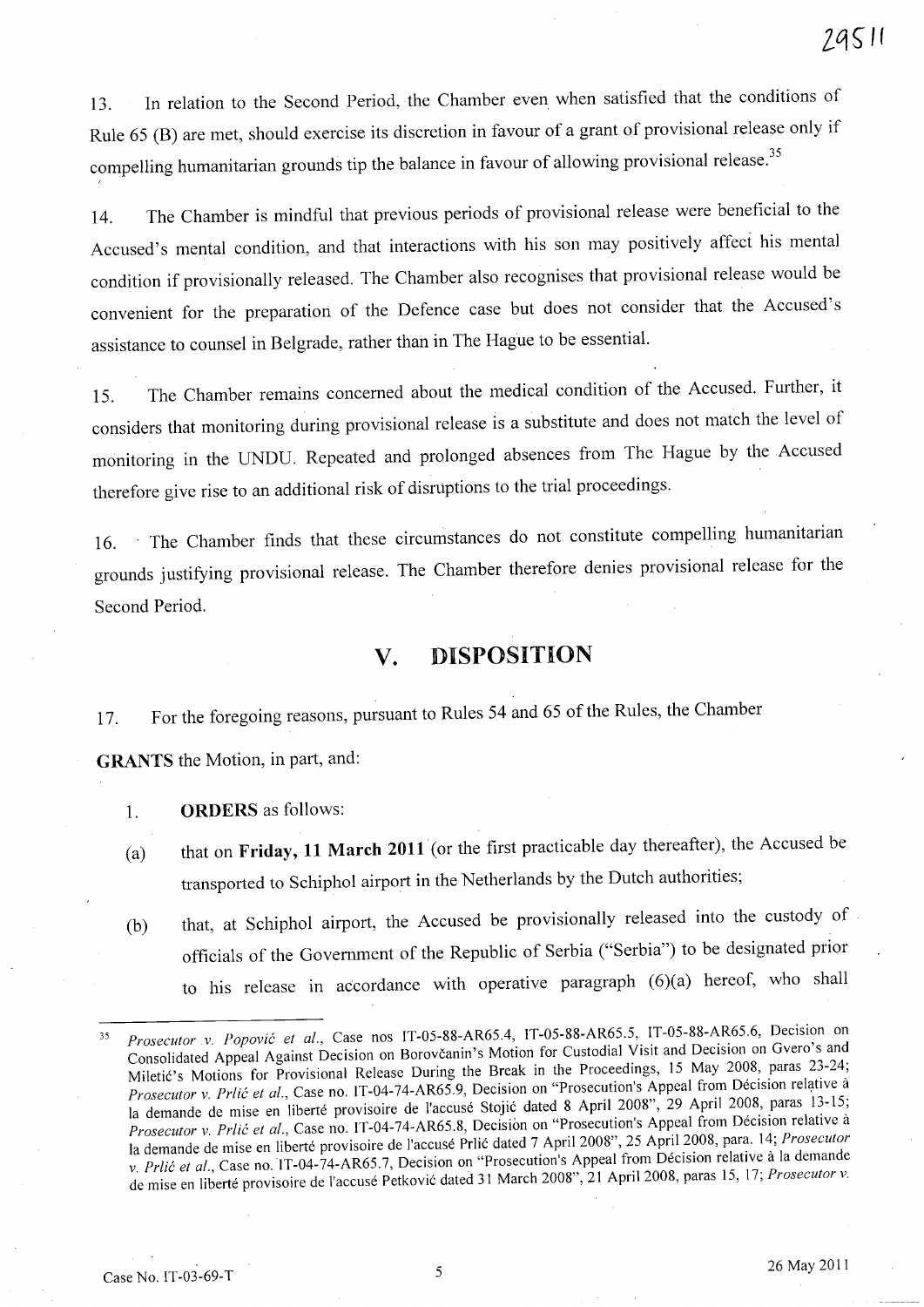accompany the Accused for the remainder of his travel to Serbia and to his place of residence;

- (c) that, on his return, the Accused be accompanied by the same designated officials of the Government of Serbia, who shall deliver the Accused to the custody of the Dutch authorities at Schiphol on or before **Monday 4 April 2011,** and that the Dutch . authorities then transport the Accused back to the UNDU in The Hague; and
- (d) that, during the period of provisional release, the Accused abide by the following conditions, and that the authorities of the Government of Serbia, including the local police, ensure compliance with such conditions:
	- (i) to remain within the confines of the municipality of Belgrade;
	- (ii) to surrender his passport and any other valid travel documents to the Ministry of Justice;
	- (iii) to provide the addresses at which he will be staying in Belgrade to the Serbian Ministry of Justice ("Ministry of Justice") and the Registrar of the Tribunal before leaving the UNDU in The Hague;
	- (iv) to report each day before 1 p.m. to the police in Belgrade at a local police station to be designated by the Ministry of Justice in accordance with operative paragrap<sup>h</sup> 6(b) hereof, unless admitted to a medical institution;
	- (v) to consent to having the Ministry of Justice check with the local police about his presence and to the making of occasional, unannounced visits upon the Accused by the Ministry of Justice or by a person designated by the Registrar of the Tribunal;
	- (vi) not to have any contact whatsoever or in any way interfere with any victim or potential witness or to otherwise interfere in any way with the proceedings or the administration of justice;
	- (vii) not to discuss his case with anyone, including the media, other than his counsel;
	- (viii) not to seek direct access to documents or archives or to destroy any evidence;
	- (ix) to comply strictly with any requirements of the authorities of the Government of Serbia necessary to enable them to comply with their obligations under this Order and their guarantees:
	- (x) to return to the Tribunal on or before **Monday 4 April 2011**;

*Prlić et al.*, Case no. IT-04-74-AR65.5, Decision on Prosecution's Consolidated Appeal Against Decisions to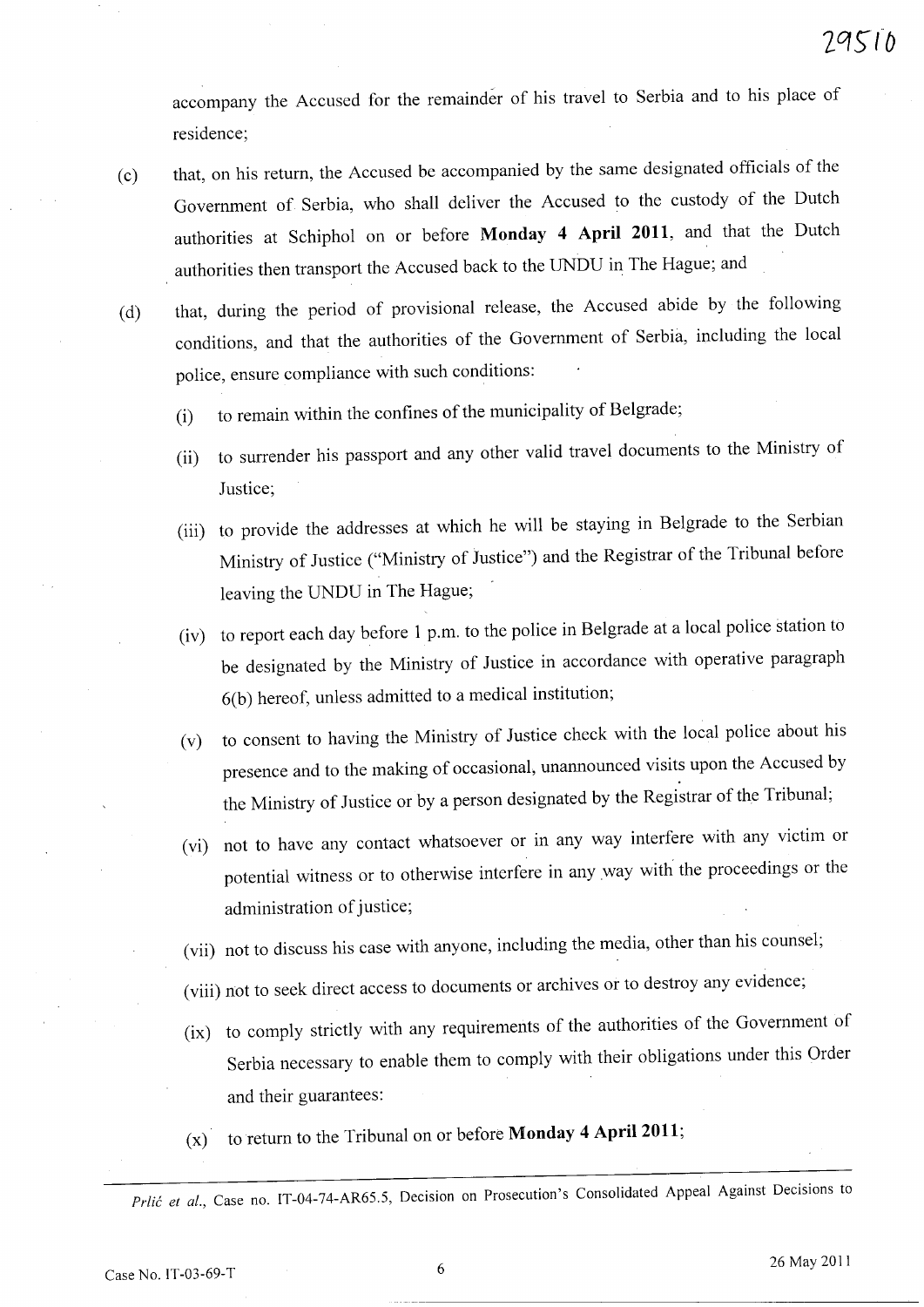- (xi) to comply strictly with any further Order of the Chamber varying the terms of or terminating provisional release; and
- (xii) to comply with the reporting and treatment regime set out in operative paragraphs (2)-(4) hereof;

### 2. **INSTRUCTS** the RMO to:

- (a) conduct a medical examination of the Accused with.a view to his provisional release;
- (b) report to the Chamber no later than 12 p.m. on 10 March 2011 on the medical condition of the Accused, identifying in particular any symptoms which might suggest a deterioration or potential deterioration in the Accused's condition and/or his ability to travel;
- ( c) put questions to the Accused by telephone once a week on Wednesday during the Accused's provisional release, with a view to identifying in particular any symptoms which might suggest a deterioration or potential deterioration in the Accused's condition and/or his ability to travel; and
- (d) report to the Chamber once a week no later than 12 p.m. on Thursday during the Accused's provisional release on the medical condition of the Accused;
- 3. INSTRUCTS the Medical Service of the UNDU to be available, to the extent possible, for consultation regarding the treatment the Accused should receive, if contacted by an institution treating the Accused during the period of provisional release, as in operative paragraph  $5(e)$  hereof;
- 4. ' **ORDERS** that the Accused, during the period of provisional release:
- (a) arrange with the Registry to return as soon as practicable to The Hague in case of any significant deterioration in his health, whether experienced personally or the symptoms of which are identified by medical practitioners;
- (b) not seek treatment from or consult with any medical practitioner other than the Medical Service of the UNDU and his current treating specialists, unless in need of urgen<sup>t</sup> medical attention or when acting on and in accordance with the specific advice of the Medical Service of the UNDU and/or his current treating specialists; and
- (c) if required to seek urgent medical attention, or if specifically advised by the Medical Service of the UNDU and/or his current treating specialists to seek medical attention, notify the Registrar, directly or via counsel, as soon as possible of the name and address

Provisionally Release the Accused Prlić, Stojić, Praljak, Petković and Ćorić, 11 March 2008, para. 21.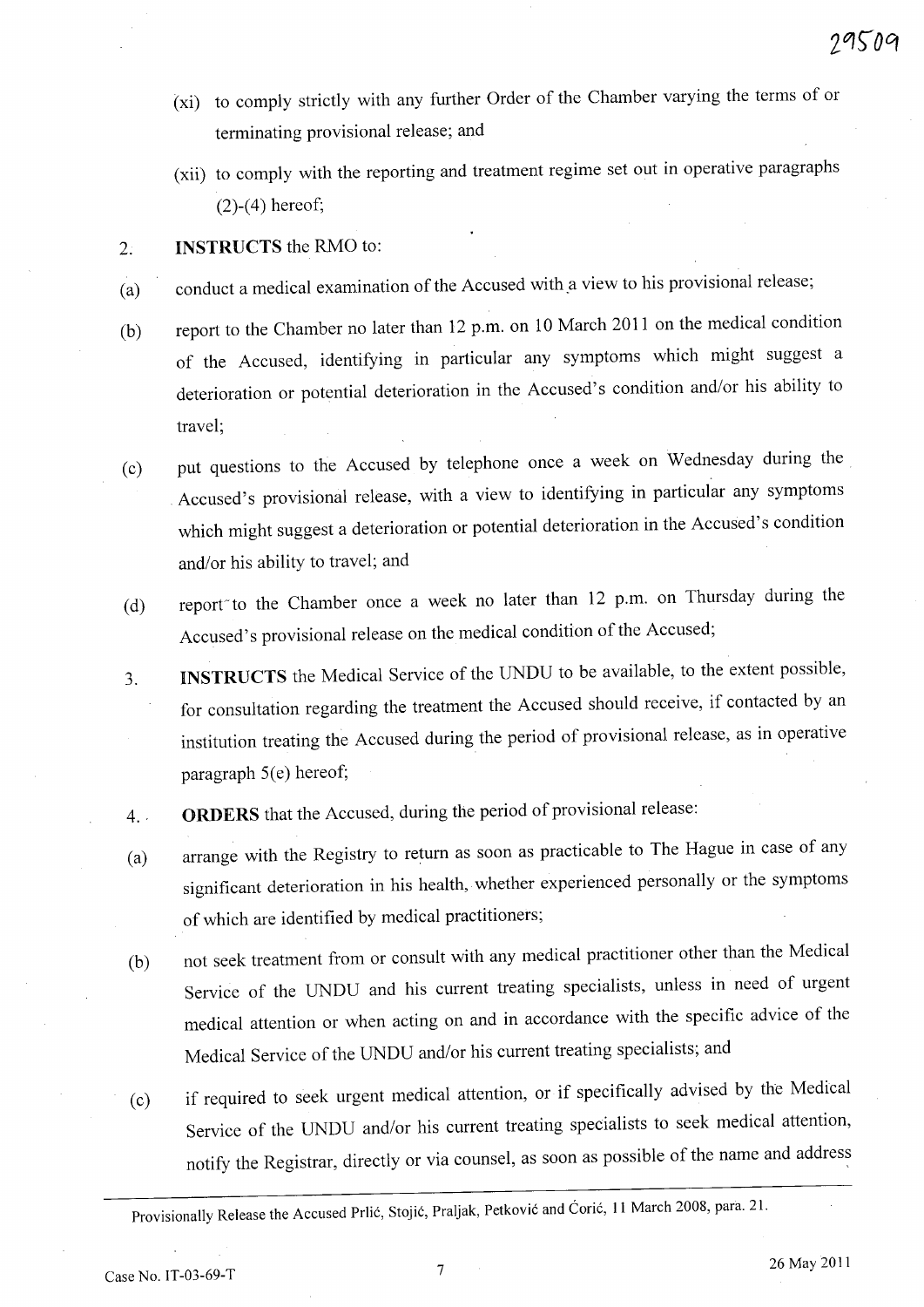of any medical practitioner consulted and, if applicable, of the name and address of any institution where he has been or will be treated or to which he has been or will be admitted;

- 5. **REQUIRES** that the Government of Serbia ensure, to the fullest extent possible, that any institution treating the Accused or to which the Accused is admitted during the period of provisional release, including the Military Medical Hospital in Belgrade:
- (a) reports to the Registrar as soon as possible after the arrival, assessment or admission of the Accused at the institution;
- (b) reports to the Registrar as soon as possible on any treatment the Accused is to receive or has received;
- (c) notifies the Registrar of the identity of all medical practitioners involved in the treatment of the Accused at and/or by the institution;
- (d) allows the RMO, the Medical Service of the UNDU, the Accused's current treating specialists, and any other medical experts appointed by the Chamber, to examine the Accused at any time;
- (e) to the extent possible, treats the Accused only in consultation with the Medical Service of the UNDU regarding the treatment the Accused should receive;
- (f) treats the Accused with a view to his returning as soon as practicable to The Hague, where he can receive further treatment; and
- $(g)$  in the event that the Accused is admitted to the medical institution, allows the member of the police appointed under operative paragraph 6(c) hereof and any person(s) making an unannounced visit pursuant to operative paragraph  $1(d)(v)$  hereof to verify at any time that the Accused is present at the institution;
- 6. **REQUIRES** the Government of Serbia to assume responsibility as follows:
- (a) by designating officials of the Government of Serbia into whose custody the Accused shall be provisionally released and who shall accompany the Accused from Schiphol airport to Serbia and to his place of residence, and notifying, as soon as practicable, the Chamber and the Registrar of the names of the designated officials;
- (b) by designating a local police station in Belgrade to which the Accused is to report each day during the period of provisional release, and notifying, as soon as practicable, the Chamber and the Registrar of the name and location of this police station;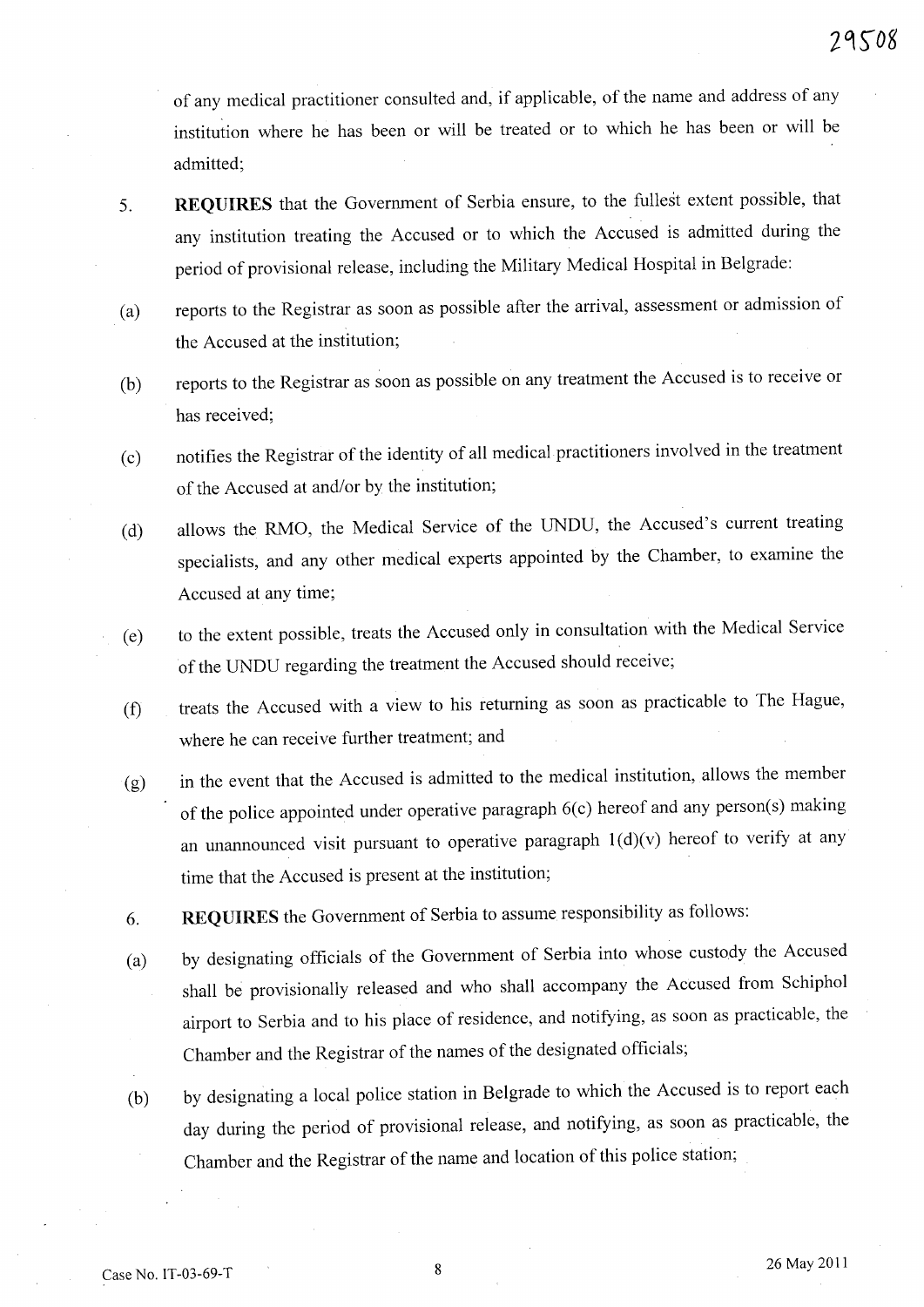- (c) in the event that the Accused is admitted to a medical institution, by appointing a member of the police to verify at least daily that the Accused is present at that institution, and by notifying, as soon as practicable, the Chamber and the Registrar of the name of this member of the police;
- (d) for the personal security and safety of the Accused while on provisional release;
- (e) for all expenses concerning transport of the Accused from Schiphol airport to Belgrade and back;
- (f) for all expenses concerning accommodation, medical treatment and security of the Accused while on provisional release;
- (g) by not issuing any new passports or other documents which would. enable the Accused to travel;
- (h) by submitting a weekly written report to the Chamber as to the compliance of the Accused with the terms of this Order;
- (i) by arresting and detaining the Accused immediatdy if he should breach any of the conditions of this Order; and
- (j) by reporting immediately to the Chamber any breach of the conditions set out above;
- 7. **INSTRUCTS** the Registrar of the Tribunal to:
- (a) consult with the Ministry of Justice of the Netherlands as to the practical arrangements for the release of the Accused;
- (b) continue to detain the Accused at the UNDU in The Hague until such time as the Chamber and the Registrar have been notified of the name of the designated officials of the Government of Serbia into whose custody the Accused is to be provisionally released;
- (c) facilitate the examination of the Accused by the RMO as outlined in operative paragraph 2(a) and (c) hereof, including by providing the UNDU and the Accused with the contact details necessary for this communication;
- (d) provide to the Accused and to the Government of Serbia the contact details necessary for the communications set out in operative paragraphs 4(c), 5(a)-(c) and 5(e) hereof; and
- (e) provide to the Chamber, without delay, the reports and notifications set out in operative paragraphs  $4(c)$  and  $5(a)-(c)$  hereof; and
- 8. **REQUESTS** the authorities of all States through which the Accused will travel to: